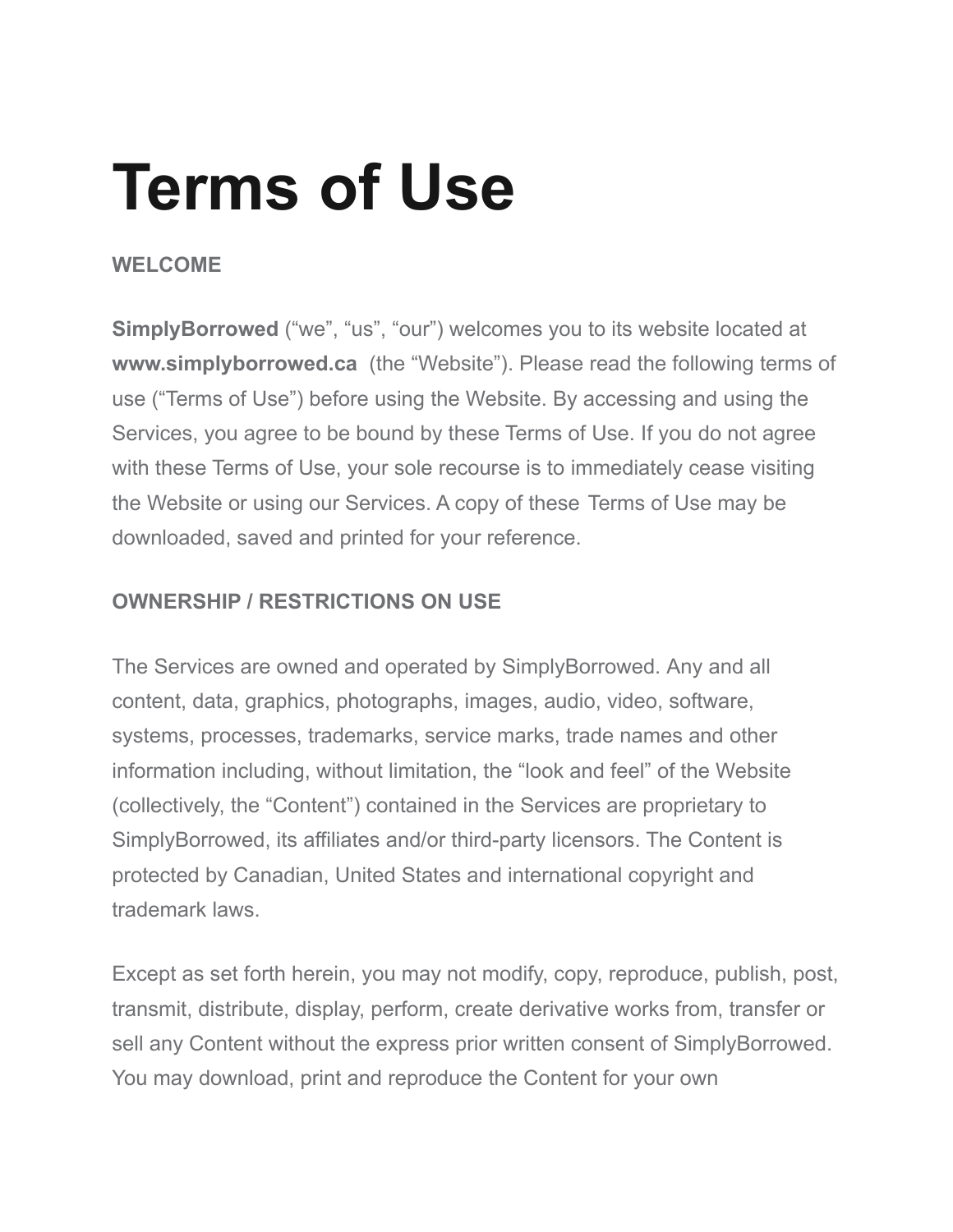non-commercial, informational purposes provided you agree to maintain any and all copyright or other proprietary notices contained in such Content, and to cite the URL source of such Content. Reproduction of multiple copies of the Content, in whole or in part, for resale or distribution is strictly prohibited except with the prior written permission of SimplyBorrowed. To obtain written consent for such reproduction, please contact us at  $info@simplyborrowed.ca$ 

## **REGISTRATION AND PASSWORDS**

To access certain portions of the Services, including your instalment loan, you may be asked to complete a registration form online (the "Account"). In consideration for your use of the Services, you agree to provide true, current, complete and accurate information as requested on any registration form to which the Services may direct you, and to update that registration information as soon as possible after any information on such registration form changes.

Upon registration, you will choose a username and password. You alone are responsible for keeping that password and username confidential, and for any and all activity that occurs in connection with your use of the Services under such password or username. You agree to immediately notify SimplyBorrowed of any unauthorized use of your password or username or any other breach of security.

## **CONSENT FOR CREDIT SCORE AND REPORTS**

If you register for an account for SimplyBorrowed instalment loans, SimplyBorrowed will obtain your consent to obtain and provide you with your credit score and/or credit report for free from Equifax or another consumer reporting agency. SimplyBorrowed uses your credit score, information from your credit report and other information you provide in order to better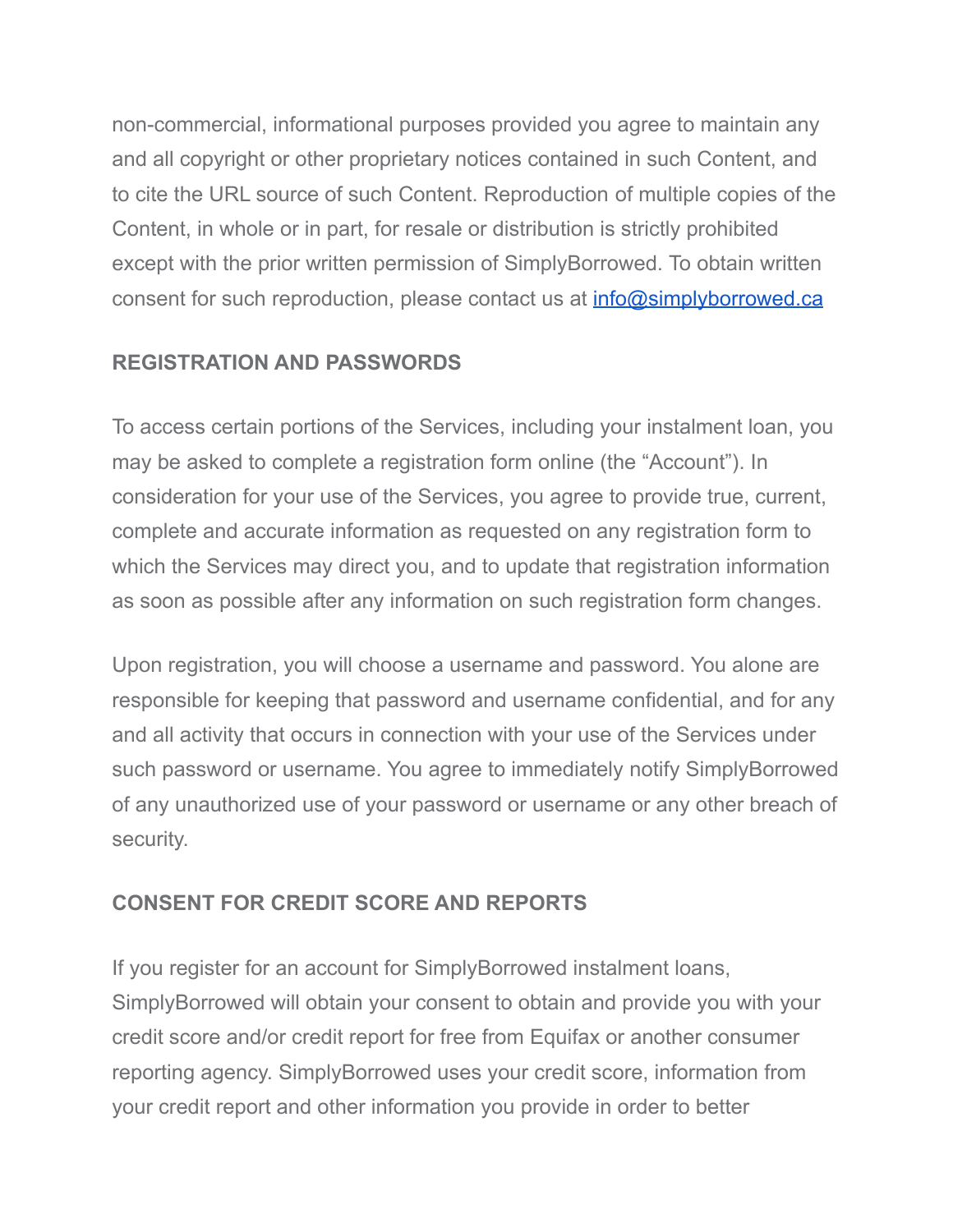understand your financial needs and credit history, and provide you with tailored personal finance information, educational insights, recommendations, as well as personalized offers for SimplyBorrowed. Borrowell will not share your credit or other personal information with third parties for marketing purposes without your consent. For more information, see our Privacy Policy. SimplyBorrowed is not responsible for the accuracy or completeness of any information contained in your credit report.

SimplyBorrowed may also periodically use this information to attempt to prequalify you for credit offers such as: personal loans, auto loans, or credit card offers. This attempt to prequalify may result in a soft inquiry from SimplyBorrowed with a consumer reporting agency that will not impact your credit score. Pre-Qualification offers are not guaranteed approval. Members will still need to submit an application with participating providers. Any Pre-Qualification offer is subject to change.

If you apply for a personal term loan, you will be asked to provide consent to SimplyBorrowed obtaining a credit score and/or report from a credit reporting agency. By providing such consent, you consent to SimplyBorrowed. and any of its service providers, affiliates or agents obtaining and using credit and other personal information about you (including credit reports) from any credit reporting agency, and exchanging information with any of them, on an ongoing basis. You acknowledge that this consent is effective immediately upon submitting your application and is being obtained to determine your eligibility for a personal term loan, and if approved, to open and administer your personal term loan, review and verify your ongoing creditworthiness, and manage and assess risk. You authorize any credit reporting agency to provide this information to SimplyBorrowed and any of its service providers, affiliates or agents.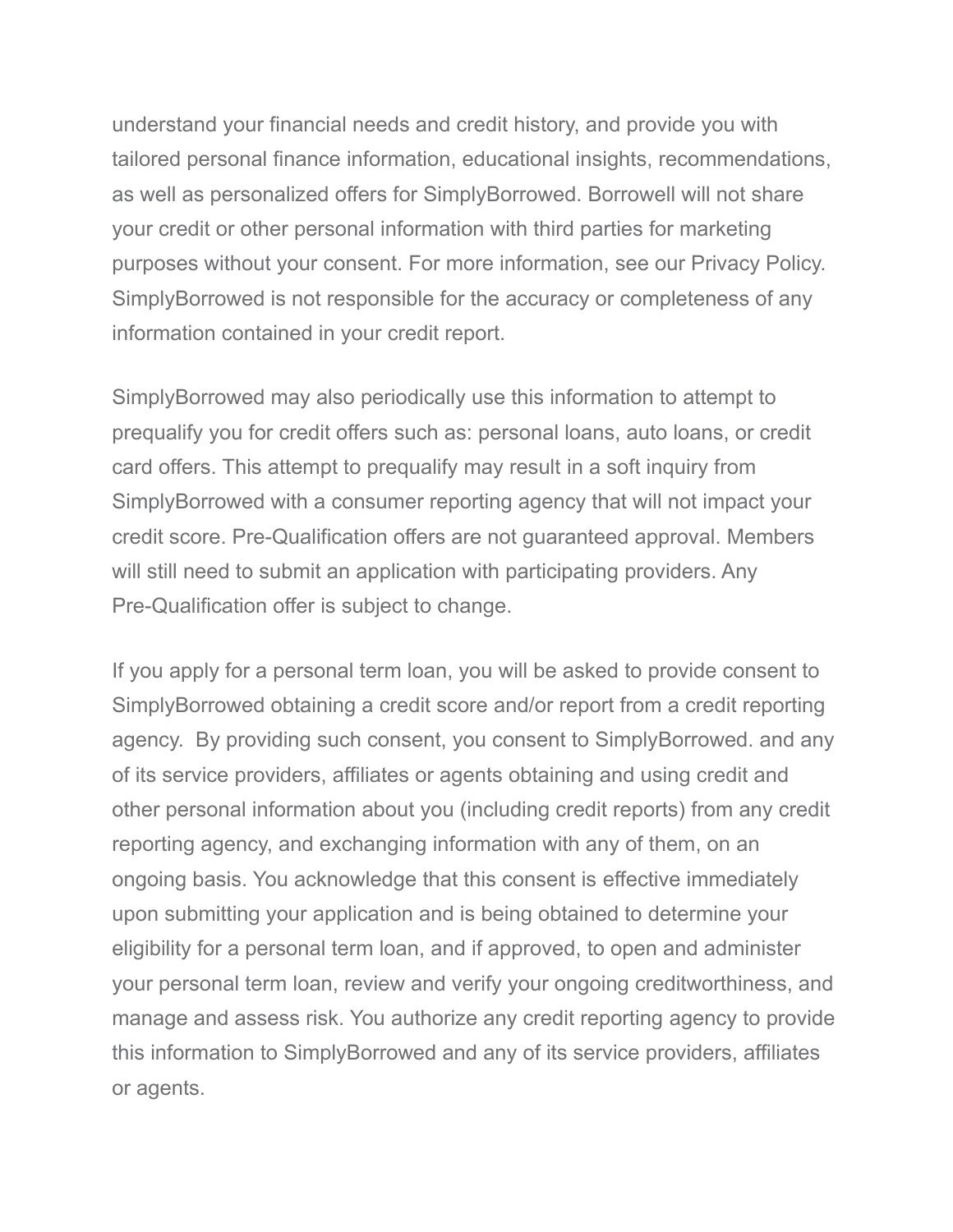## **BANK ACCOUNT VERIFICATION**

When you apply for an instalment loan, you direct SimplyBorrowed to retrieve your bank account transaction history, balance information, and/or other information maintained by the financial institution that you choose for the last 90 days ("Third-Party Account Information"). SimplyBorrowed works with one or more third-party service providers to access this Third-Party Account Information. By using the Services, you authorize SimplyBorrowed to access this information maintained by identified third parties, on your behalf as your agent, and you expressly authorize such third parties to disclose your information to us. By agreeing to this Agreement, you are also agreeing that you are responsible for keeping your passwords and usernames for this Third-Party Account Information secure and for keeping those passwords and usernames up to date in the Services.

You acknowledge that any Third-Party Account Information that is displayed through the Services will be the information we most recently accessed, and that this information may not reflect pending transactions or other recent activity.

If you are approved for a personal term loan, you will also be required to verify your bank account using a third party verification service. You will be required to agree to additional terms provided by our verification vendor, which will apply in addition to these Terms of Use.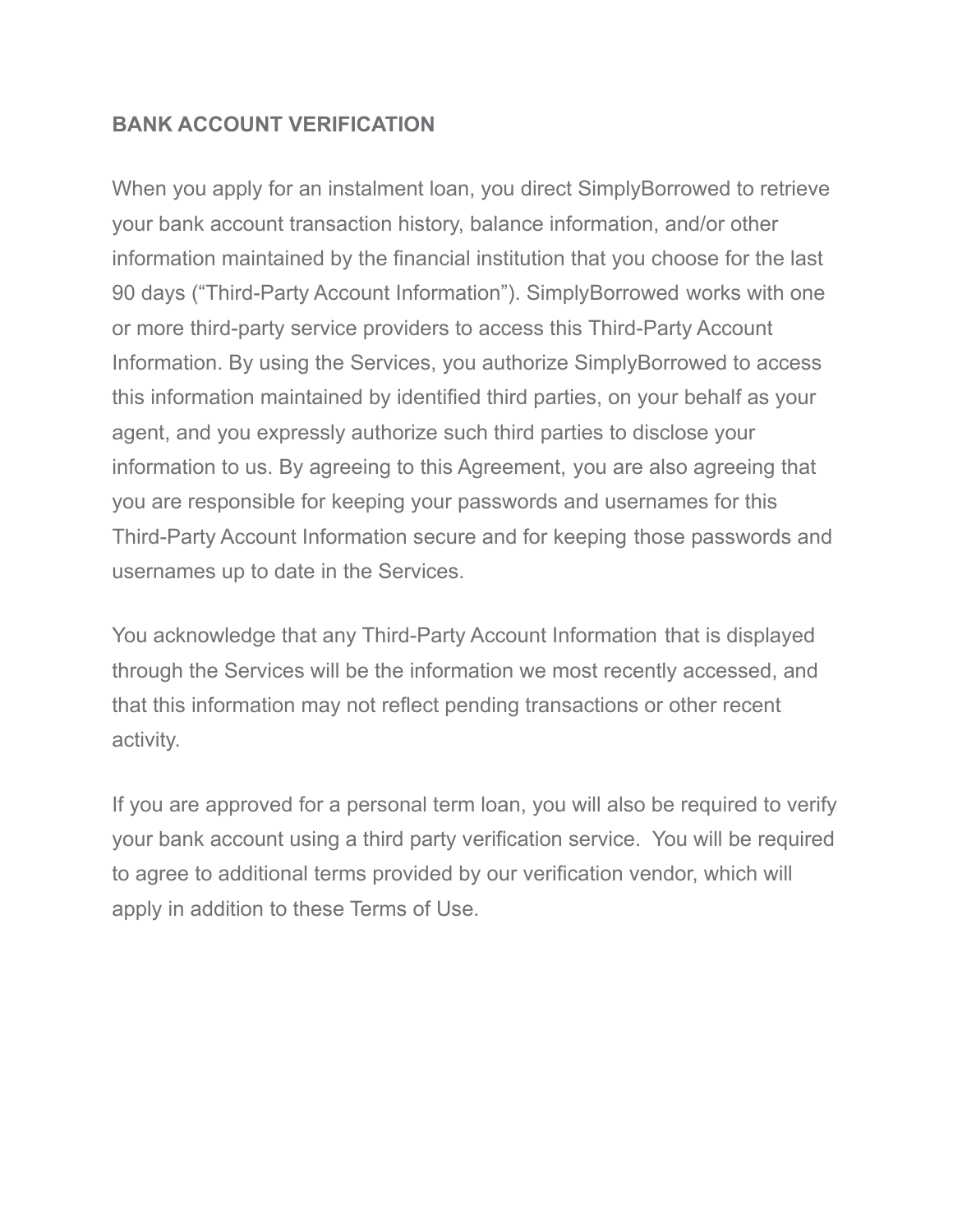#### **LINKING**

It is our goal to provide increased value to visitors to the Website. Therefore, the Service (including online advertisements) might offer you links to other sites on the Internet that are owned and operated by third parties and therefore not affiliated with us. Please understand that such linked websites are independent from SimplyBorrowed and that SimplyBorrowed has no control over the content of such websites. Consequently, Borrowell cannot be held liable and makes no warranty or representation whatsoever as to the accuracy, timeliness and/or completeness of the information contained on such websites.

The links which we might place on our Website or the Services do not imply that we sponsor, endorse or are affiliated or associated with, or have been legally authorized to use any trade-mark, trade name, service mark, design, logo, symbol or other copyrighted materials displayed on or accessible through such sites.

#### **MARKETING OFFERS**

In connection with your use of the Services, we may send or otherwise provide you with marketing offers about third party financial products or services that may be of interest to you ("Third Party Offers"). SimplyBorrowed makes no representations or guarantees regarding your eligibility or qualification for such Third Party Offers. If you have any questions regarding any Third Party Offers, you must contact the third party directly. You understand and agree that Borrowell is merely providing you with information on Third Party Offers that may be of interest to you, and that SimplyBorrowed has no control over or responsibility for the Third Party Offers or any loss that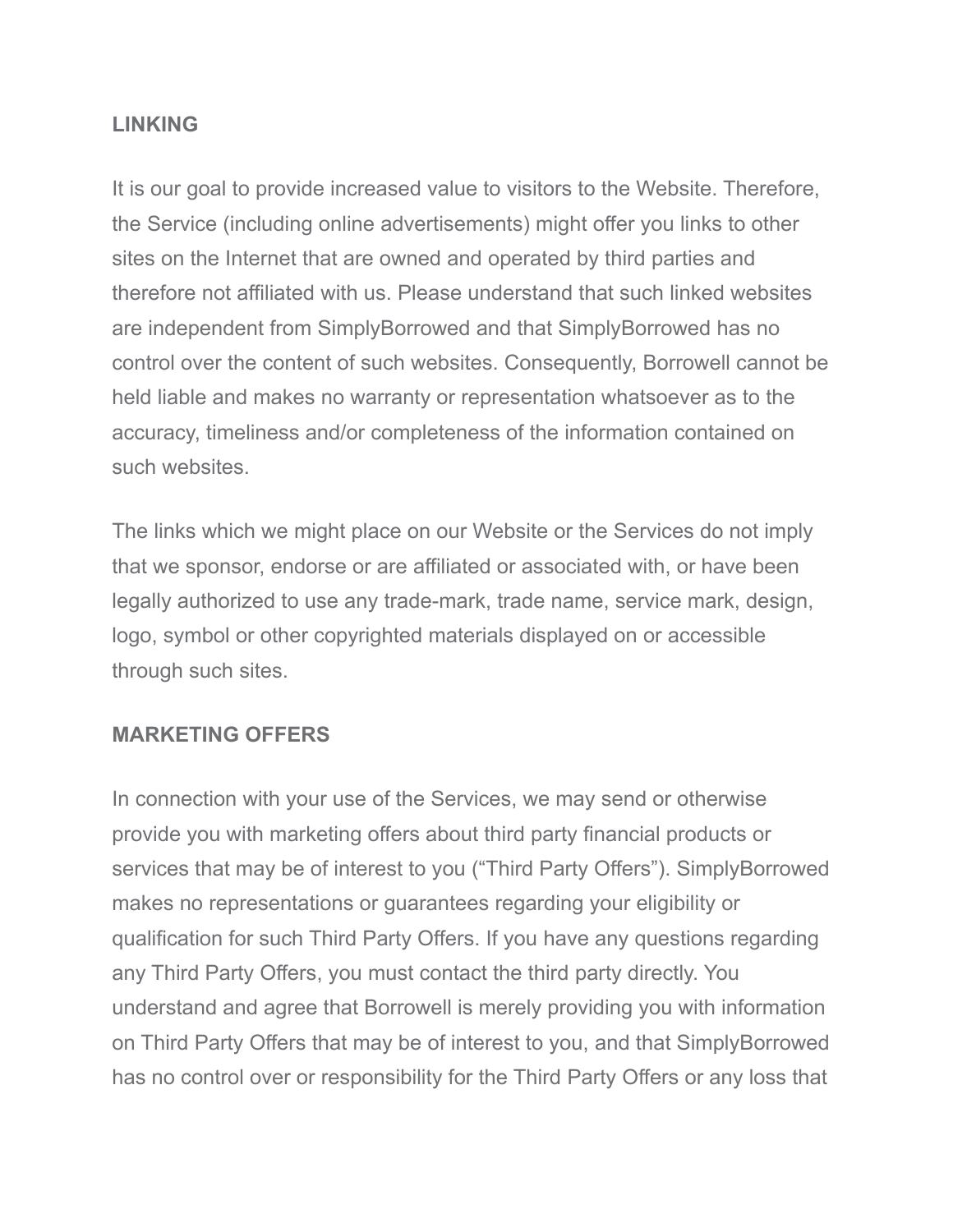you may suffer as a result of the use of such Third Party Offers. You should exercise your own judgment and obtain any expert advice you consider necessary prior to entering into an arrangement with a third party.

# **USER CODE OF CONDUCT**

As a condition of your continued access to and use of the Services, you agree to abide by all applicable federal, provincial, state, territorial and other laws and regulations and the "Code of Conduct" set forth below. Specifically, in addition, without limiting the foregoing, you agree not to:

- 1. upload, post, e-mail or otherwise transmit any material that:
- 2. harvest or otherwise collect or store any information (including personally identifiable information) about other users of the Services, including e-mail addresses, without the express consent of such users;
- 3. for the purpose of misleading others, create a false identity of the sender or the origin of a message, forge headers or otherwise manipulate identifiers in order to disguise the origin of any material transmitted through the Services;
- 4. attempt to gain unauthorized access to the Services, other computer systems or networks connected to the Website, through password mining or any other means;
- 5. interfere with or disrupt networks or servers connected to the Services or violate the regulations, policies or procedures of such networks; and
- 6. use, download or otherwise copy, or provide to any person or entity any Website users directory or other user or usage information or any portion thereof other than in the context of your use of the Services.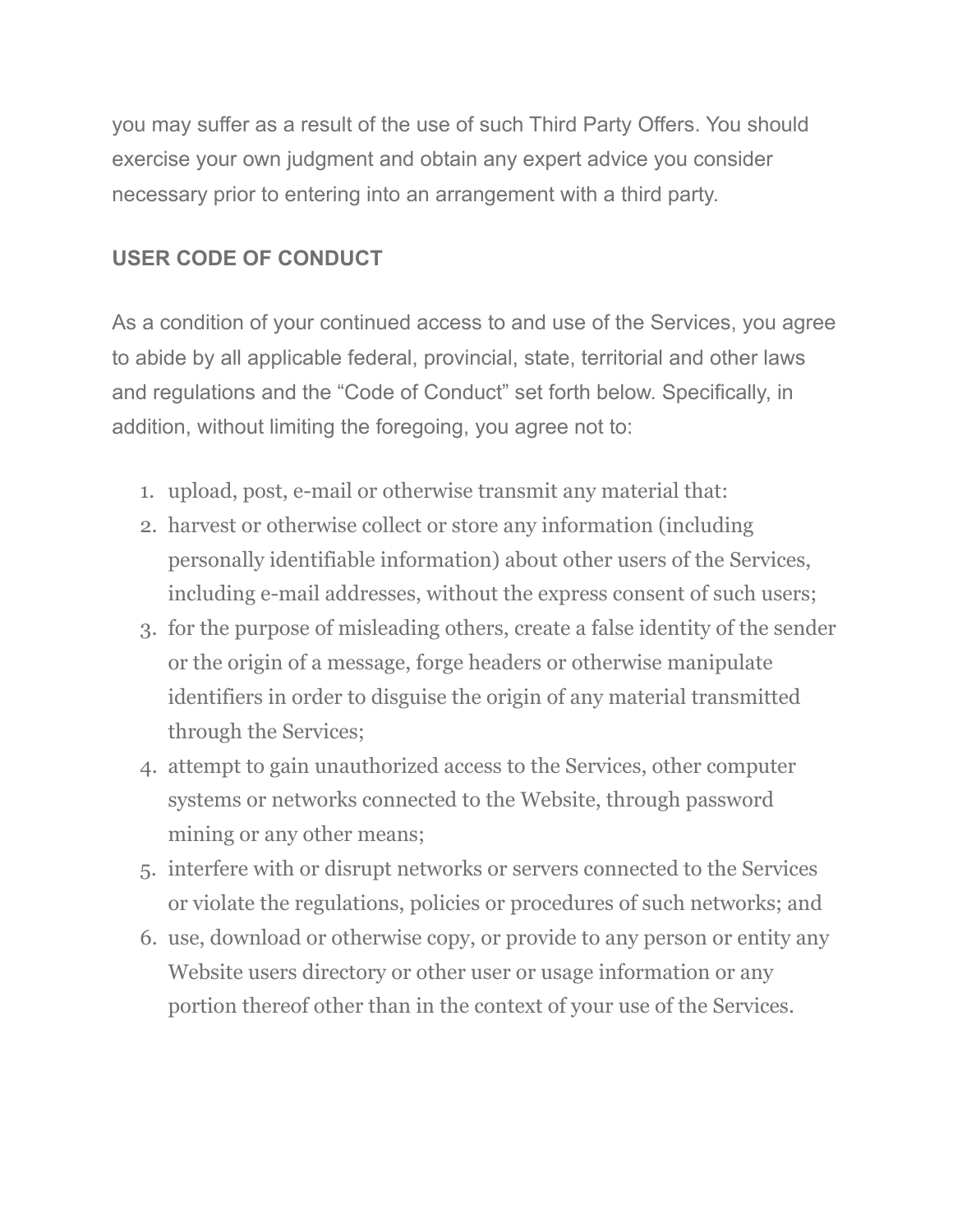## **DISCLAIMER/ LIMITATION OF LIABILITY**

THE LAWS OF CERTAIN JURISDICTIONS, INCLUDING IN THE PROVINCE OF QUEBEC, DO NOT ALLOW THE EXCLUSION OR LIMITATION OF LEGAL WARRANTIES, LIABILITY OR CERTAIN DAMAGES OR LIMITATIONS OF REPRESENTATIONS MADE CONCERNING GOODS OR SERVICES. IF THESE LAWS APPLY TO YOU, SOME OR ALL OF THE BELOW EXCLUSIONS OR LIMITATIONS MAY NOT APPLY TO YOU. IN SUCH CASE, EXCLUSIONS/LIMITATIONS WILL APPLY TO THE GREATEST EXTENT CONSISTENT WITH APPLICABLE LAW.

ACCORDINGLY, TO THE FULLEST EXTENT PERMITTED BY LAW, THE WEBSITE, INCLUDING THE CONTENT, THIRD PARTY OFFERS AND SERVICES PROVIDED THEREIN (INCLUDING ANY THIRD PARTY BANK ACCOUNT VERIFICATION SERVICES), IS BEING PROVIDED ON AN "AS IS" AND "AS AVAILABLE" BASIS AND WITHOUT WARRANTIES OR CONDITIONS OF ANY KIND, EITHER EXPRESS OR IMPLIED. SIMPLYBORROWED DISCLAIMS ALL WARRANTIES, EXPRESS OR IMPLIED, INCLUDING, BUT NOT LIMITED TO, IMPLIED WARRANTIES AND CONDITIONS OF MERCHANTABILITY, FITNESS FOR A PARTICULAR PURPOSE, AND NON-INFRINGEMENT. SIMPLYBORROWED DOES NOT WARRANT THAT THE FUNCTIONS ON THE WEBSITE OR THE SERVICES WILL BE UNINTERRUPTED, ERROR-FREE OR FREE OF VIRUSES OR OTHER HARMFUL COMPONENTS.

IN NO EVENT SHALL SIMPLYBORROWED, ITS AFFILIATES, MEMBERS, OFFICERS, EMPLOYEES, AGENTS AND LICENSORS BE LIABLE FOR ANY DIRECT, INDIRECT, INCIDENTAL, SPECIAL, OR CONSEQUENTIAL DAMAGES THAT RESULT FROM OR IN CONNECTION WITH THE USE OF,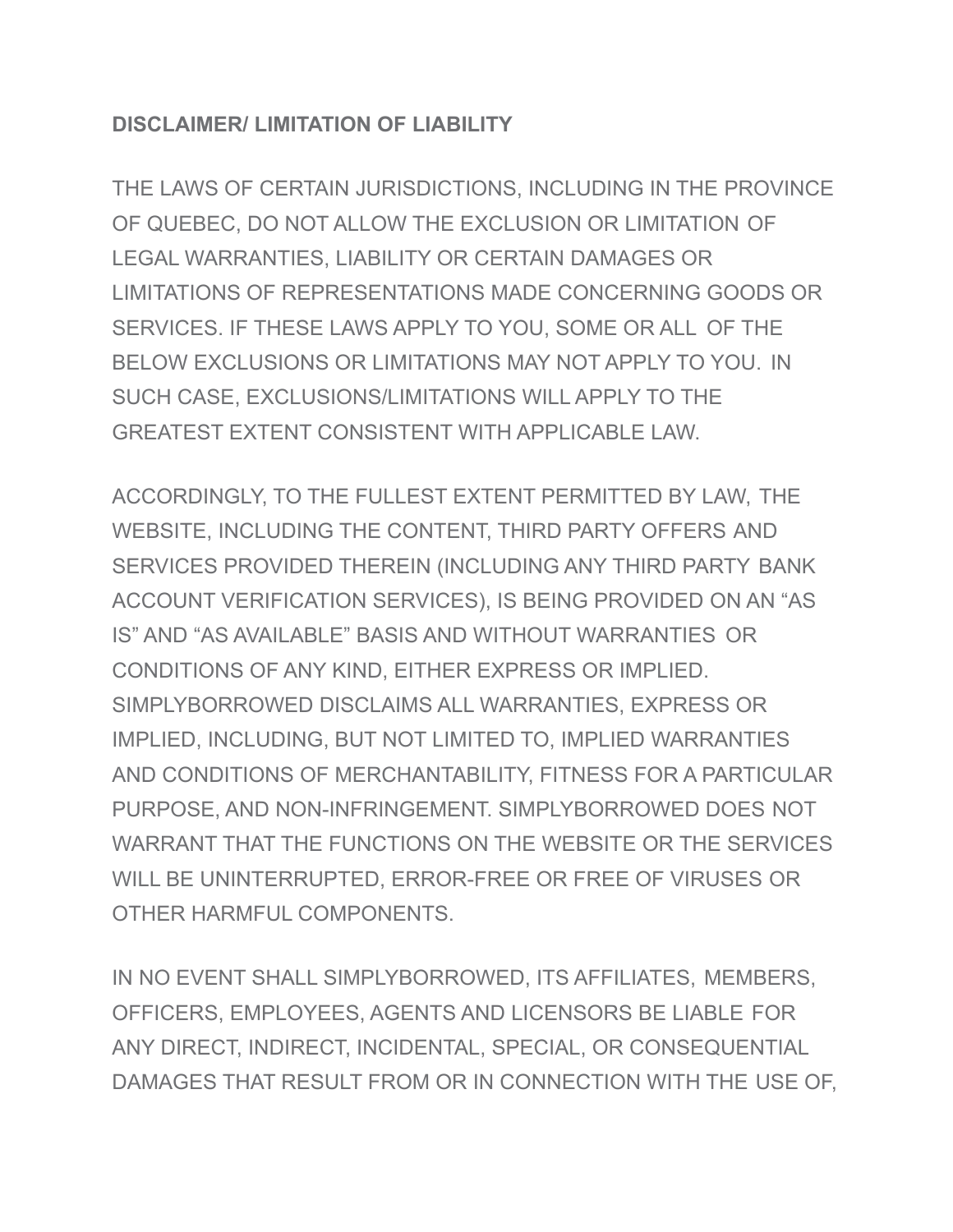OR THE INABILITY TO USE, THE WEBSITE, ANY CONTENT OR SERVICES (INCLUDING THIRD PARTY OFFERS), EVEN IF SIMPLYBORROWED HAS BEEN ADVISED OF THE POSSIBILITY OF SUCH DAMAGES.

WE DO NOT WARRANT THE ACCURACY, COMPLETENESS, RELIABILITY OR CURRENCY OF ANY CONTENT.

## **INDEMNITY**

You agree to indemnify and hold harmless SimplyBorrowed, its affiliates, members, officers, employees, agents, and licensors from and against any and all losses, expenses, damages, claims, fines, penalties, costs and liabilities (including reasonable legal and accounting fees), resulting from your (or anyone acting under your password or username) use of the Services, connection thereto, or any alleged violation by you of these Terms of Use, including, without limitation, the Code of Conduct and Third Party Offers.

## **PRIVACY**

Please review our Privacy Policy at **[www.simplyborrowed.ca/privacy-policy](http://www.simplyborrowed.ca/privacy-policy)** for information on the manner in which we collect, use, disclose and otherwise manage your personal information.

## **CONTESTS**

From time to time we may offer and/or co-sponsor contests or promotions in connection with the Services. Each of these activities shall be governed by specific rules accessible from the pages of the Website or App offering the promotion or when you submit your entry.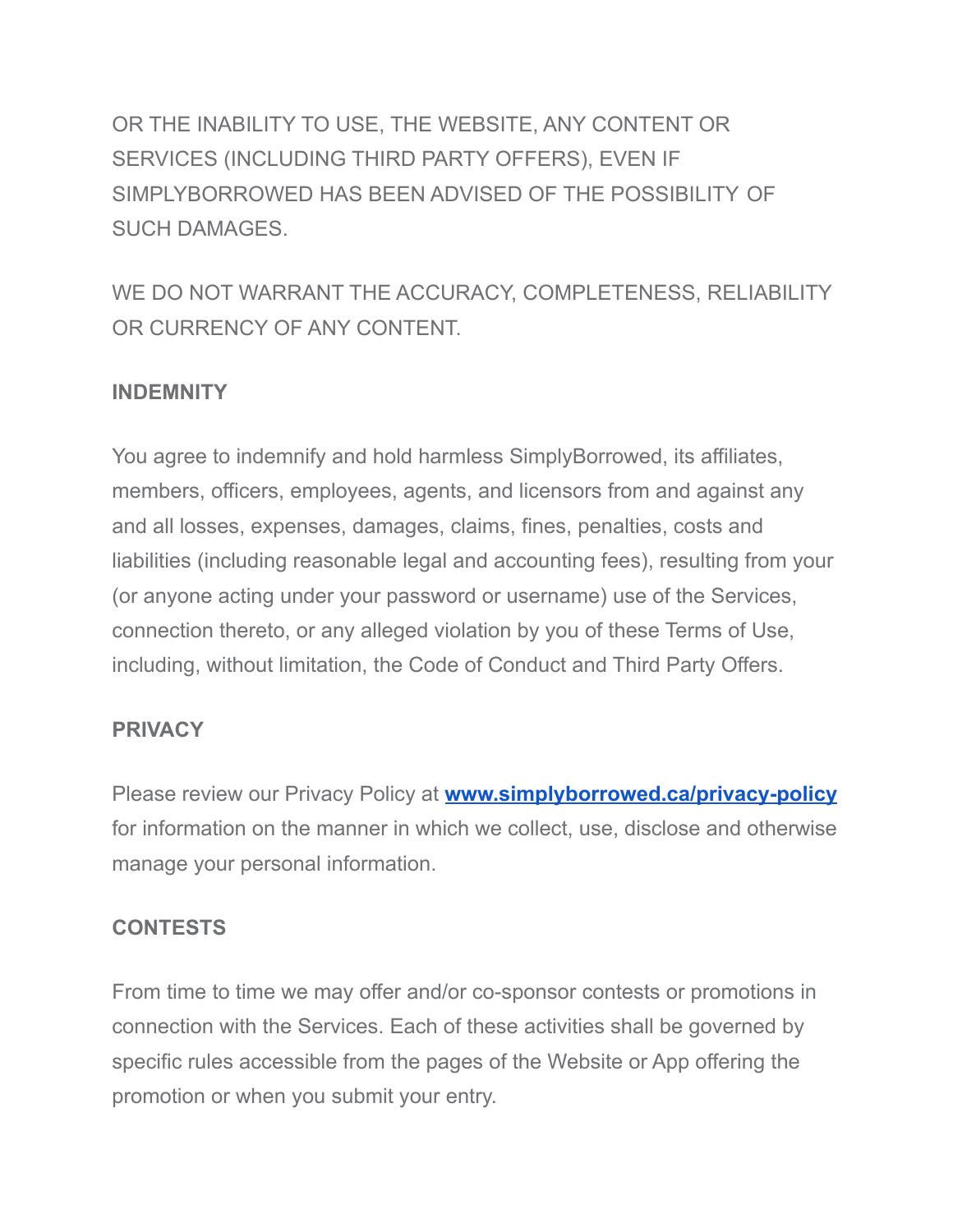#### **CHANGES AND TERMINATION**

EXCEPT WHERE PROHIBITED BY LAW, INCLUDING THE PROVINCE OF QUEBEC, SimplyBorrowed reserves the right at any time and from time to time to modify or discontinue, temporarily or permanently, the Services (or any part thereof) with or without notice. Further, SimplyBorrowed reserves the right to change these Terms of Use at any time and to notify you by posting an updated version of the Terms of Use on this Website. You are responsible for regularly reviewing the Terms of Use, including, without limitation, by checking the date of "Last Update" at the bottom of this document. Continued use of the Website or App after any such changes shall constitute your consent to be bound by such changes, with continued provision of the use of the Website constituting consideration from Borrowell to you for so being bound. Your only right with respect to any dissatisfaction with (1) these Terms of Use (2) any policy or practice of ours in operating the Website or (3) any Content available through the Website, is to stop visiting and using the Services and/or to close your account by contacting customerservice@simplyborrowed.ca.

#### **TRADEMARKS**

"SimplyBorrowed" is a trademark of SimplyBorrowed. Other marks, graphics, typefaces, trademarks and logos appearing in connection with the Services are trademarks or trade dress of SimplyBorrowed. All other trademarks appearing on the Services are property of their respective owners. Our trademarks and trade dress may not be used in any manner for any purpose without our express written consent.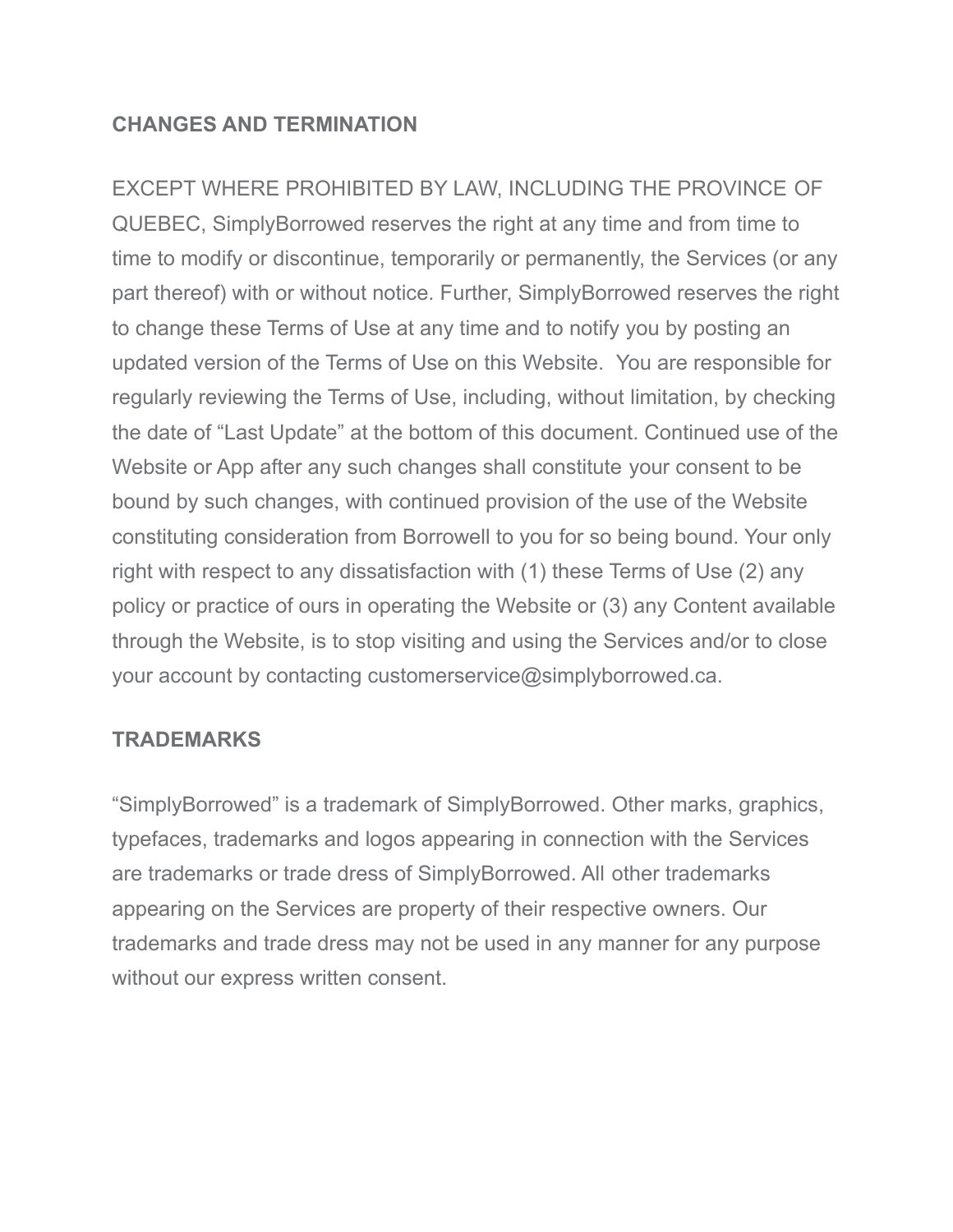#### **APPLICABLE LAWS**

EXCEPT WHERE PROHIBITED BY LAW, INCLUDING IN THE PROVINCE OF QUEBEC, these Terms of Use shall be governed by and construed in accordance with the laws of the Province of Ontario and of the laws of Canada applicable therein, and any dispute is to be submitted to a court of competent jurisdiction in the judicial district of Toronto, Province of Ontario. Except if prohibited by law, the place of these Terms of Use is Toronto, **Ontario** 

If any provision of the present Terms of Use shall be unlawful, void, or for any reason unenforceable, then such provision shall be severable from these Terms of Use and shall not affect the validity and enforceability of any remaining provisions. A printed copy of these Terms of Use and of any notice in electronic form shall be admissible in any judicial or administrative proceedings to the same extent and under the same conditions as other business documents and records originally generated and maintained in printed form.

These Terms of Use and any and all other legal notices or statements posted on the Website or App constitute the entire agreement between you and SimplyBorrowed with respect to the use of the Website, including the Content. In the event of a conflict between these Terms of Use and your Instalment Loan Agreement or other terms and conditions, the terms and conditions of your applicable loan prevails.